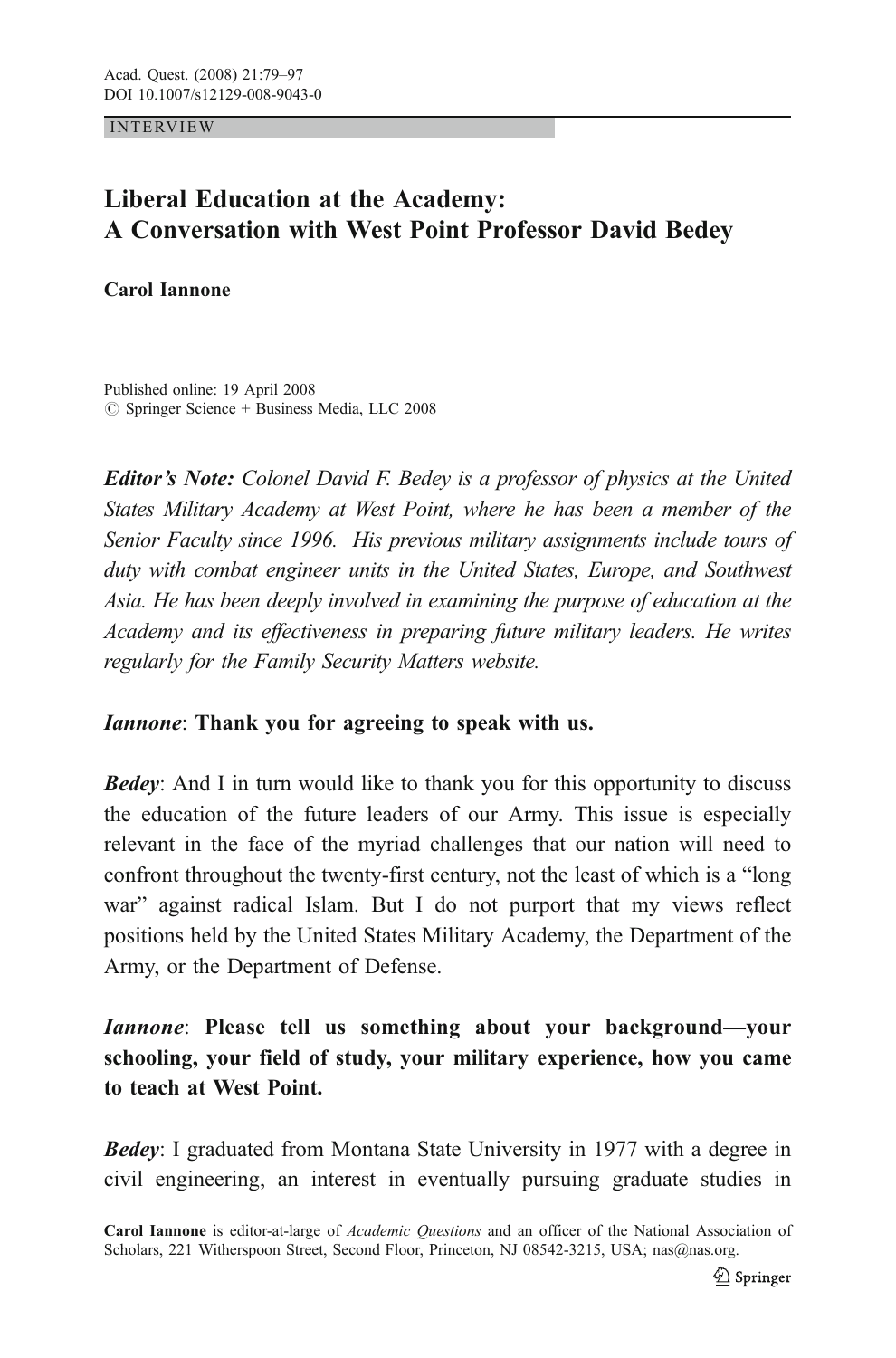economics, and a commission as a second lieutenant in the United States Army—gained through a four-year ROTC scholarship. In the aftermath of the Vietnam War, the late 1970s were tough years for the Army. But the situation changed dramatically with the election of Ronald Reagan in 1980. As the "malaise" under which the Army had been struggling to rebuild itself dissipated, I started thinking about making the service a career.

Then while in command of a 325-man combat engineer company at Fort Drum in (far) upstate New York, I was asked by the head of West Point's physics department to join his faculty. Having neither set foot on West Point before nor contemplated studying—much less teaching—physics, I was shocked by his offer. But the challenge was intriguing. So it was off to the Naval Postgraduate School in Monterey, California, for two years to gain a master's degree in physics, followed by three years as an instructor at the United States Military Academy.

I enjoyed teaching, but left West Point in 1989 eager to return to a tactical unit. I arrived in Germany just in time to see the end of the Cold War and the start of a massive drawdown of our military forces—the so-called "peace dividend." In the midst of these hopeful signs, I deployed to the Persian Gulf region as a member of the VII Corps staff to participate in Operation Desert Storm.

Upon returning from the war, I was asked to come back to West Point as a member of the Academy's senior faculty. This was a tough decision, for accepting this assignment would foreclose my opportunity to command troops. But on balance, I judged that I could contribute more to the Army by helping develop its future leaders. So in 1996, after completing a Ph.D. in space physics at the University of Alaska Fairbanks, I rejoined the West Point faculty.

Besides holding departmental leadership positions (up to and including department head), I have been deeply involved in Academy governance in the areas of resource allocation, curriculum development, and program assessment. I do not see myself merely as a professor of physics but rather as a steward of West Point's core curriculum. To that end, master's degrees in national security and strategic studies earned at both the Naval War College and the Army War College have helped to broaden my intellectual horizon. Although not an Academy graduate, I have spent half of my nearly thirtyyear Army career at West Point. One might say that I have come to possess the zeal of a convert when it comes to thinking about West Point's academic program.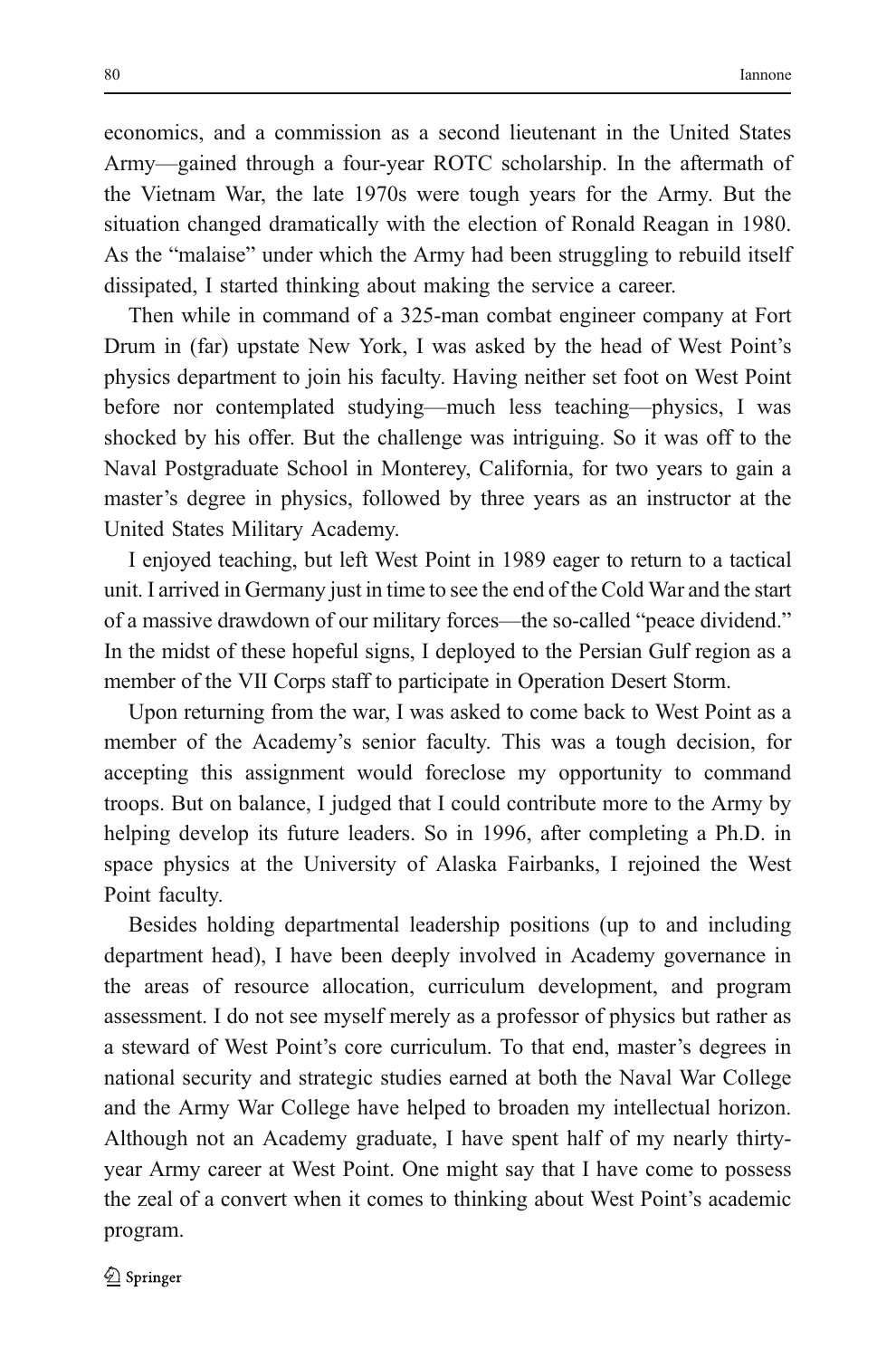# Iannone: What was the original conception behind a military academy and behind West Point in particular? Is it the same today or has it changed through the years?

Bedey: The United States Military Academy at West Point was established by President Thomas Jefferson in 1802 to educate professional officers to lead America's army. Interestingly, civil engineering was at that time the foundation of the curriculum. West Point graduates—both in and out of uniform—were largely responsible for building the roads, railroad lines, bridges, and harbors that the young nation needed to grow its economy and to expand westward during the nineteenth century.

The Academy's essential purpose—educating the nucleus of a professional officer corps—has not changed over the past two 220 plus years, but over time the Academy has had to adapt its curriculum to technological changes in warfare and to America's changing place in the world. Today, the Academy's stated mission is to produce "commissioned leader[s] of character committed to the values of Duty, Honor, Country and prepared for a career of professional excellence and service to the Nation as an officer in the United States Army."

# Iannone: Tell us something about how West Point has figured in our nation's wars.

**Bedey**: One need only recall the names of some of our great wartime military leaders—for example, Grant, Lee, Pershing, Eisenhower, Patton, MacArthur, and Bradley—to gauge the impact that West Point graduates have had on our nation. Presently, of the Army's three primary commissioning sources (the other two being the Reserve Officers' Training Corps [ROTC] and Officer Candidate School [OCS]), West Point produces a bit fewer than 20 percent of the second lieutenants commissioned each year. But West Point graduates infuse the entire officer corps with an intangible—almost mystical—ethos: "Duty, Honor, Country." That is one of the reasons that we have the best army in the world.

#### Iannone: What does the Academy look for in its students?

**Bedey**: The Academy seeks to admit well-rounded men and women who have a high probability to complete the forty-seven-month "West Point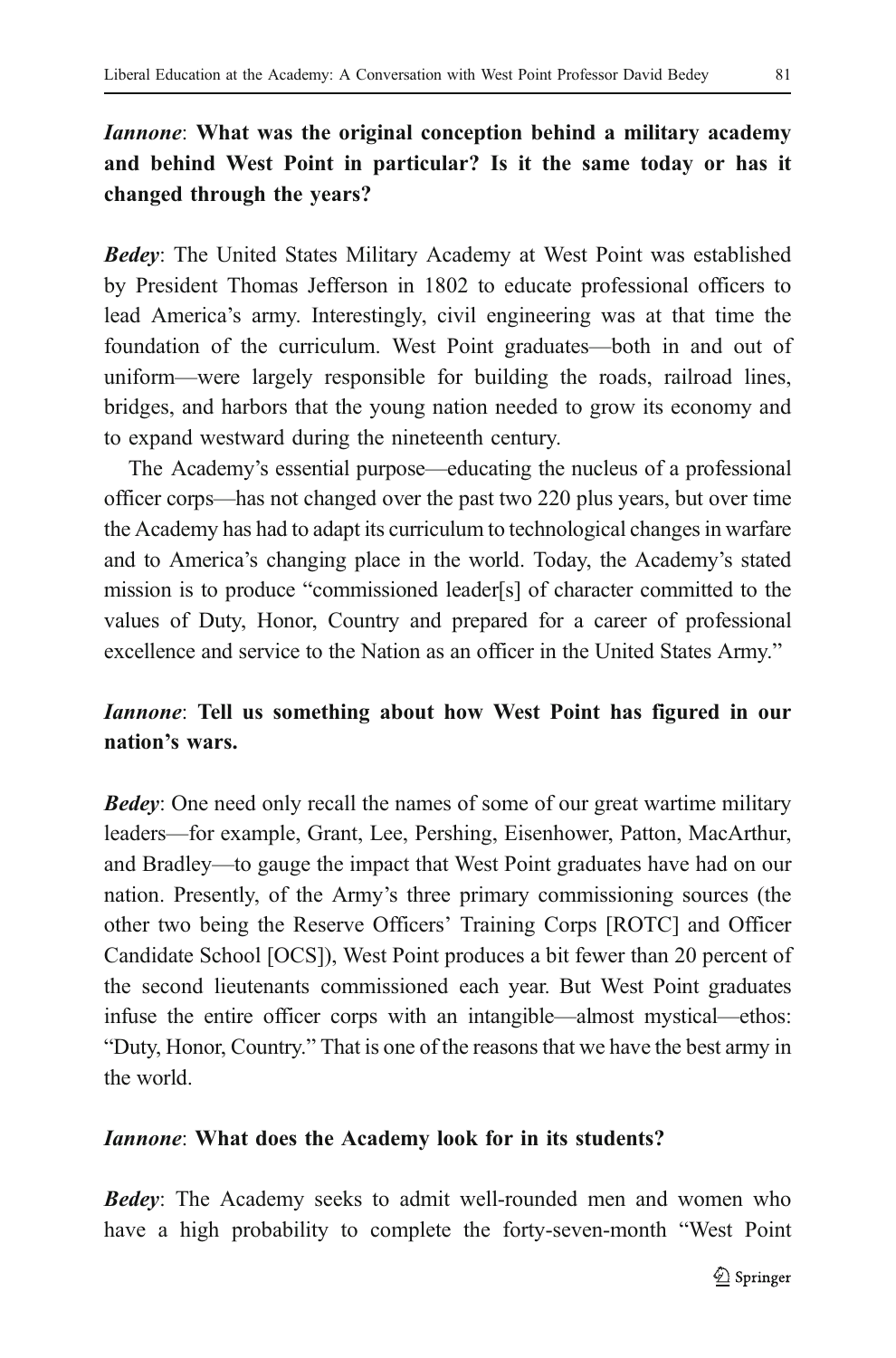experience" and a propensity for military service. Accordingly, applicants are screened for scholastic aptitude, athletic ability, and leadership potential. The ranking of candidates is based on merit, but each year several marginally qualified "at risk" cadets are also admitted—typically to support intercollegiate athletics or to meet certain demographic goals.

I think that just about anyone who visits West Point comes away impressed by how poised, fit, and articulate the cadets are.

#### Iannone: Do all cadets receive a war zone command upon graduation?

**Bedey**: Most will find themselves in Iraq or Afghanistan within a year or two. Immediately after graduation, a newly minted second lieutenant first undergoes specialty-specific training (for example, Infantry, Military Police, or Quartermaster) for a few months before being assigned to a unit. After that, the timing of deployment to a war zone depends on when the officer's unit is scheduled to go. But given the intensity of the war we are fighting against radical Islam, most of our graduates will have their first taste of battle fairly soon after leaving West Point.

#### Iannone: What sort of job does a new lieutenant typically do?

**Bedey**: Second lieutenants usually serve as platoon leaders in charge of around forty soldiers—the exact number depends on the type of unit. When a platoon is not deployed for an operation, it trains for its wartime mission. A platoon leader answers to a company commander—usually a captain with five to eight years of service—but remains personally responsible for the platoon's readiness and for leading it in peace or in war.

Iannone: Reports in the New York Times and in the Boston Globe indicate that recent West Point graduates are leaving the Army at alarming rates. How does this square with the Academy's mission to produce "commissioned leader[s] of character committed to the values of Duty, Honor, Country and prepared for a career of professional excellence and service to the Nation as an officer in the United States Army"?

**Bedey**: That is an excellent question. The effect of multiple combat tours in Iraq and Afghanistan is taking a toll on young officers and their families. So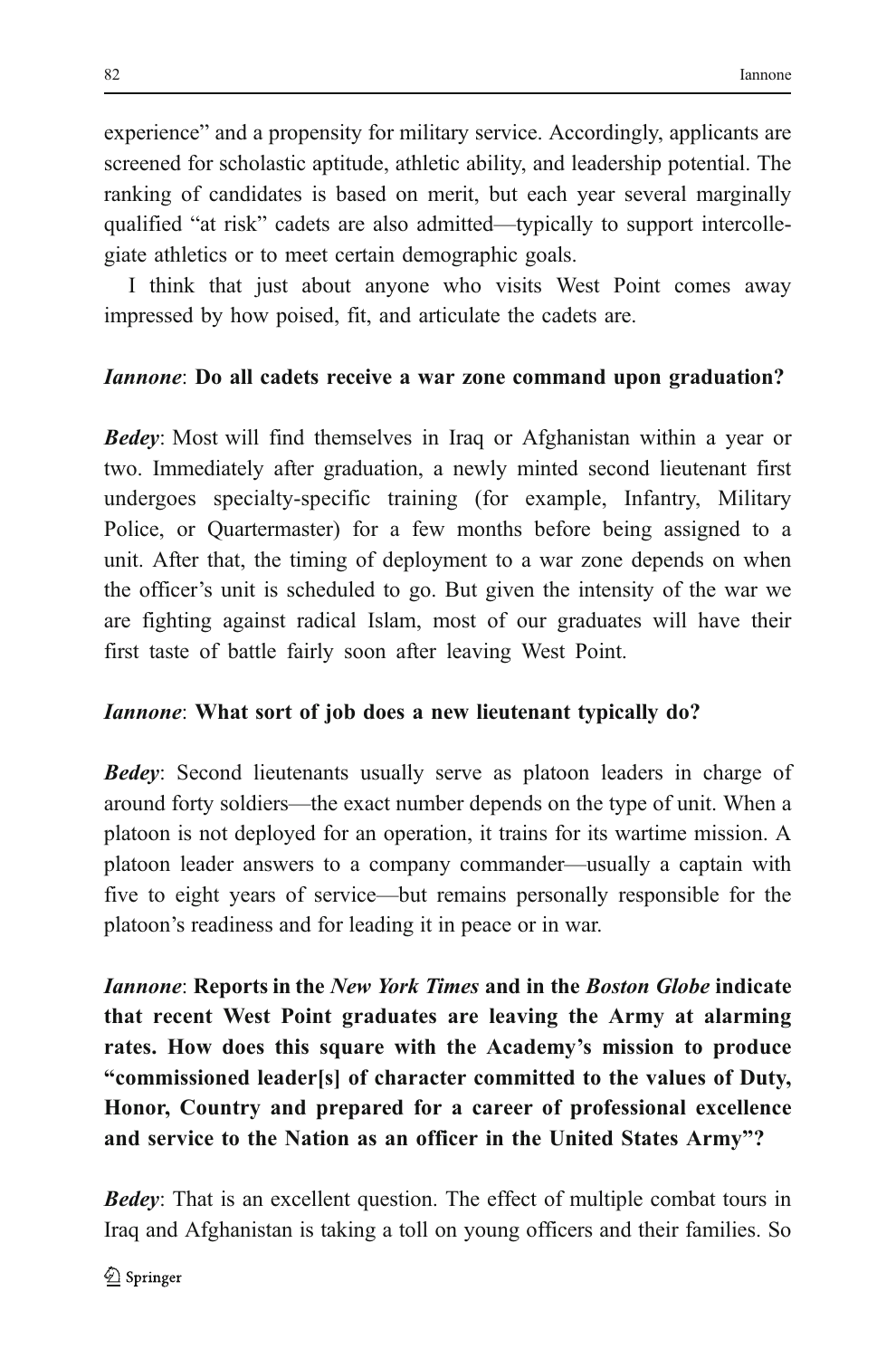it is not too surprising to see some increase in the number of officers electing to leave the service after completing their initial service obligation (five years on active duty for West Point graduates).

Not reported in the news stories you cited is a matter of more concern to me: the retention of Academy graduates has been lagging behind that of officers commissioned through ROTC and OCS. This disturbing development is not a consequence of the war; it started with officers who came on active duty in the mid-1980s.

Some here claim that this is not the Academy's problem. After all, they say, our mission is only to prepare a cadet for a career of military service; experiences after graduation govern an officer's decision to remain on active duty. But if that is the case, why do these adverse influences seem preferentially to target West Point graduates? Still others point out that West Pointers leave the service at about the same rate as those ROTC officers who had been selected for the ROTC's four-year scholarship program. (West Point cadets and ROTC scholarship students have similar characteristics.) But this certainly doesn't let the Academy off the hook. Yes, it may imply that our program itself does not depress retention. But it also damns us for not inspiring more of our cadets to careers of service, despite the fact that they are under our control for four years.

The official response to the retention challenge has been well reported in the press: graduating cadets are being offered incentives (graduate schooling, home station of choice, or army specialty of choice) to stay on active duty beyond the normal five-year commitment. But West Point has not looked within itself to see why it has been failing to meet a central part of its mission. I would suggest that such self-scrutiny is long overdue.

## Iannone: We'll get to that presently. How is a West Point education unique, and how is it the same as at ordinary colleges and universities?

**Bedey**: Two things distinguish education at West Point from that found at most other colleges and universities. First, in addition to their academic studies, the cadets participate in mandatory physical and military training throughout the year. And second, three-quarters of a cadet's academic time is devoted to a prescribed common core curriculum comprised of thirty courses spanning the humanities, basic sciences, social sciences, and engineering.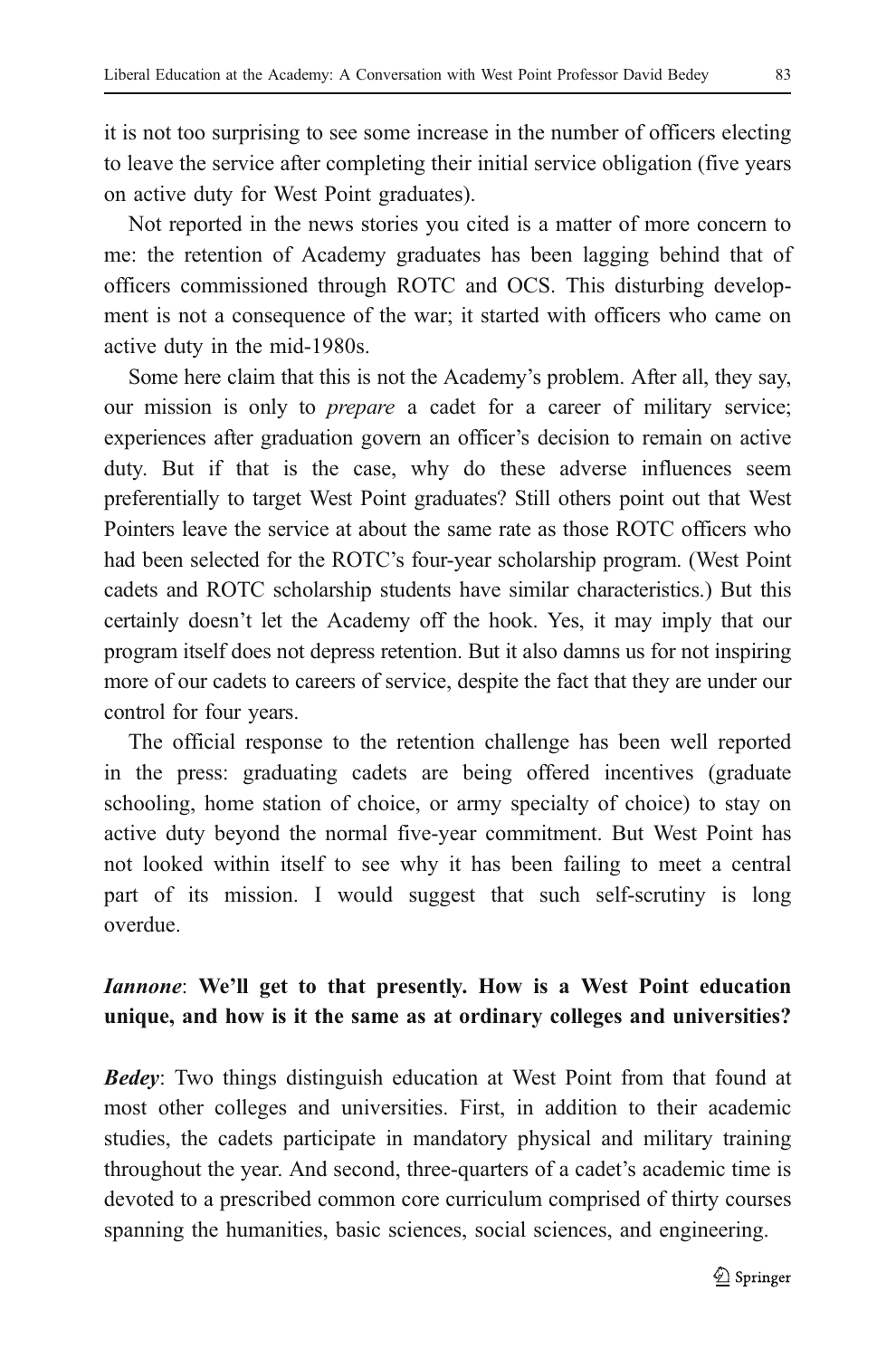One thing that the Academy has in common with other schools is that it offers a broad slate of majors (about forty in number) ranging from history to economics to civil engineering to physics. Majors weren't introduced until the mid-1980s. Since then, the academic departments have focused much effort on perfecting their majors. This has to some degree diverted attention from the main (and distinctive) component of West Point's academic program, its core curriculum.

Aside from getting to select one of seven three-course engineering sequences (for example, civil engineering, electrical engineering, or nuclear engineering), the remaining twenty-seven courses in the core are dictated. But we do not do well at fusing the thirty core courses into a cohesive whole. We have breadth, but single courses or small clusters of courses exist largely independent of each other. For example, core science courses focus on scientific principles and experimental methods but do not delve into how scientific thinking permeates our worldview, nor is that subject taken up elsewhere in the curriculum. Ideally, this rich and important topic could be jointly addressed in several core courses, say in history and philosophy, as well as in science.

Some here maintain that our core curriculum is "a mile wide and an inch deep." And it is in this sense that I would say that the core curriculum is too diffuse, as is, I believe, the stated "overarching goal" of West Point's academic program, i.e., "to enable [our] graduates to anticipate and respond effectively to the uncertainties of a changing technological, social, political, and economic world," a goal that would be equally appropriate for the education of future businessmen, lawyers, and engineers.

#### Iannone: Are there different schools of thought regarding what the curriculum should be? Are there agreed upon areas, contested areas?

**Bedey**: I'd say that two schools of thought exist here. Some think that education should focus on the immediate needs of our graduates by providing them the skills required to perform well as platoon leaders. Others (myself included) think that undergraduate education ought to promote the intellectual sophistication required as officers rise to higher ranks. Obviously, the curricular implications of the two are quite different. The first connotes a training activity (the Army's forte); the second is consistent with a traditional liberal education.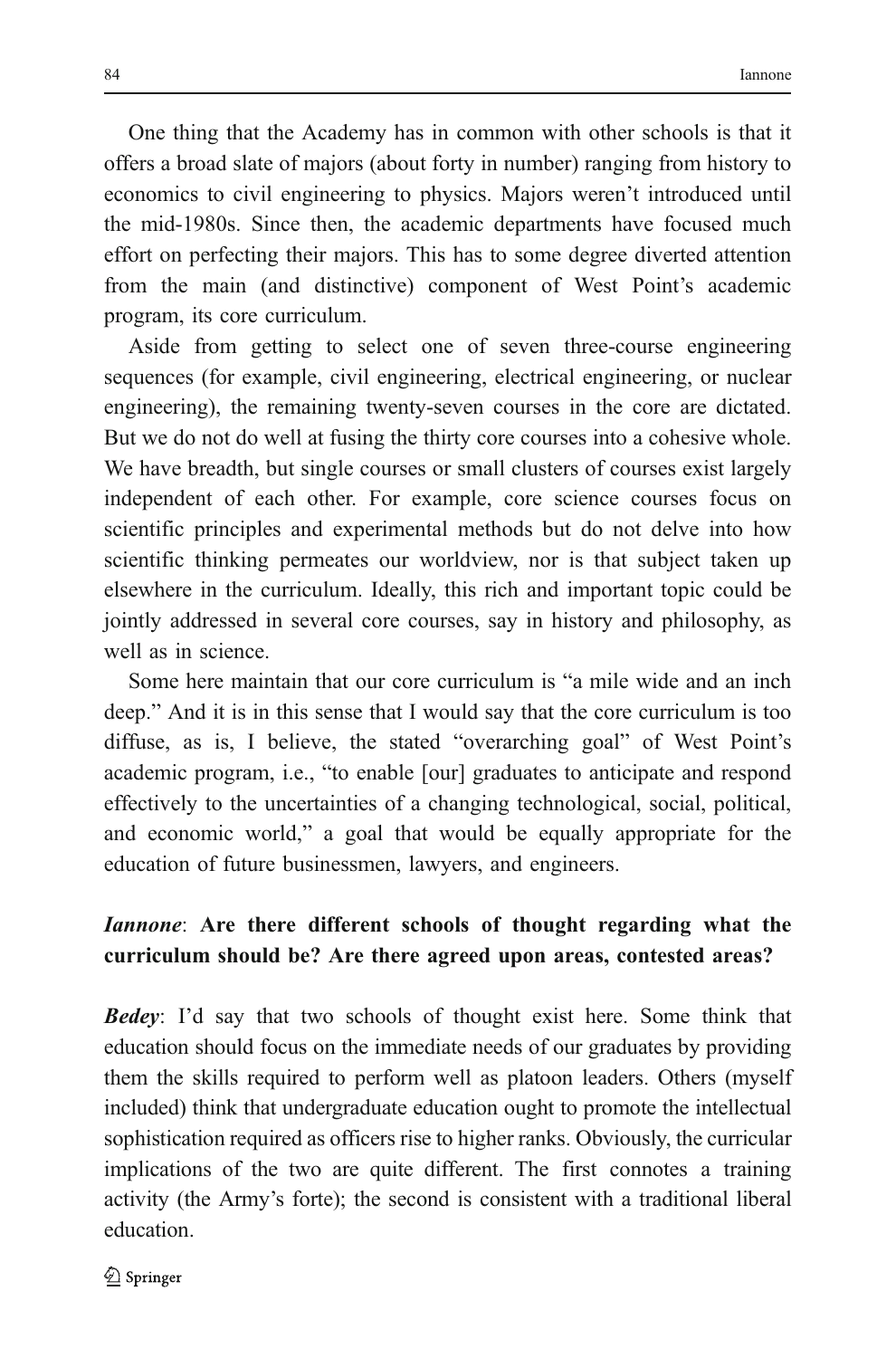# Iannone: What are your own views on what a West Point education should do, then, the kind of graduate it should produce, the kind of leadership it should develop?

**Bedey**: As you can tell from the answers I have given to earlier questions, I think that the "overarching goal" of the curriculum ought to be replaced. And replacing that goal would likely necessitate making changes to the curriculum. In an essay I published online at Family Security Matters I put forward my thoughts on a new goal for West Point's curriculum and on the principles one could apply to design a curriculum to meet that goal. I am glad to have the chance to share these ideas with you.

So what should be the goal of academics at West Point? A useful way to approach this question is to view cadets not merely as prospective lieutenants but rather as future lifelong members of the officer profession. At the pinnacle of the profession stand strategic leaders colonels and generals serving as high-level commanders or staff officers. Considered from this perspective, undergraduate education ought to promote the intellectual sophistication and agility necessary for synthesizing the practical experience, training, and formal education gained throughout a professional career. A succinct "overarching goal" aligned with this purpose is to provide cadets an intellectual foundation for future strategic leadership.

I suggest that this goal could be best achieved via a core curriculum oriented on developing "self-awareness," a concept that plays a prominent role in emerging army doctrine on strategic leadership. Cadets can gain selfawareness by grappling with an ostensibly simple question—what is my place in the world as a human being preparing for a career as an army officer of the nation that stands at the forefront of Western civilization?

Gaining such self-awareness is an ongoing process of situating oneself in the wider world. This involves contemplating four interrelated domains: the natural world of the things and nonhuman life that surround us; the social world comprised of other human beings and the institutions mankind has created; the mysterious world of the mind—the locus of one's thoughts, dreams, and aspirations; and the spiritual world that putatively exists beyond the limits of human reason. Academic disciplines are generally aligned with the study of each of these four realms: the basic sciences for the natural world, the social sciences for the social world, the humanities for the world of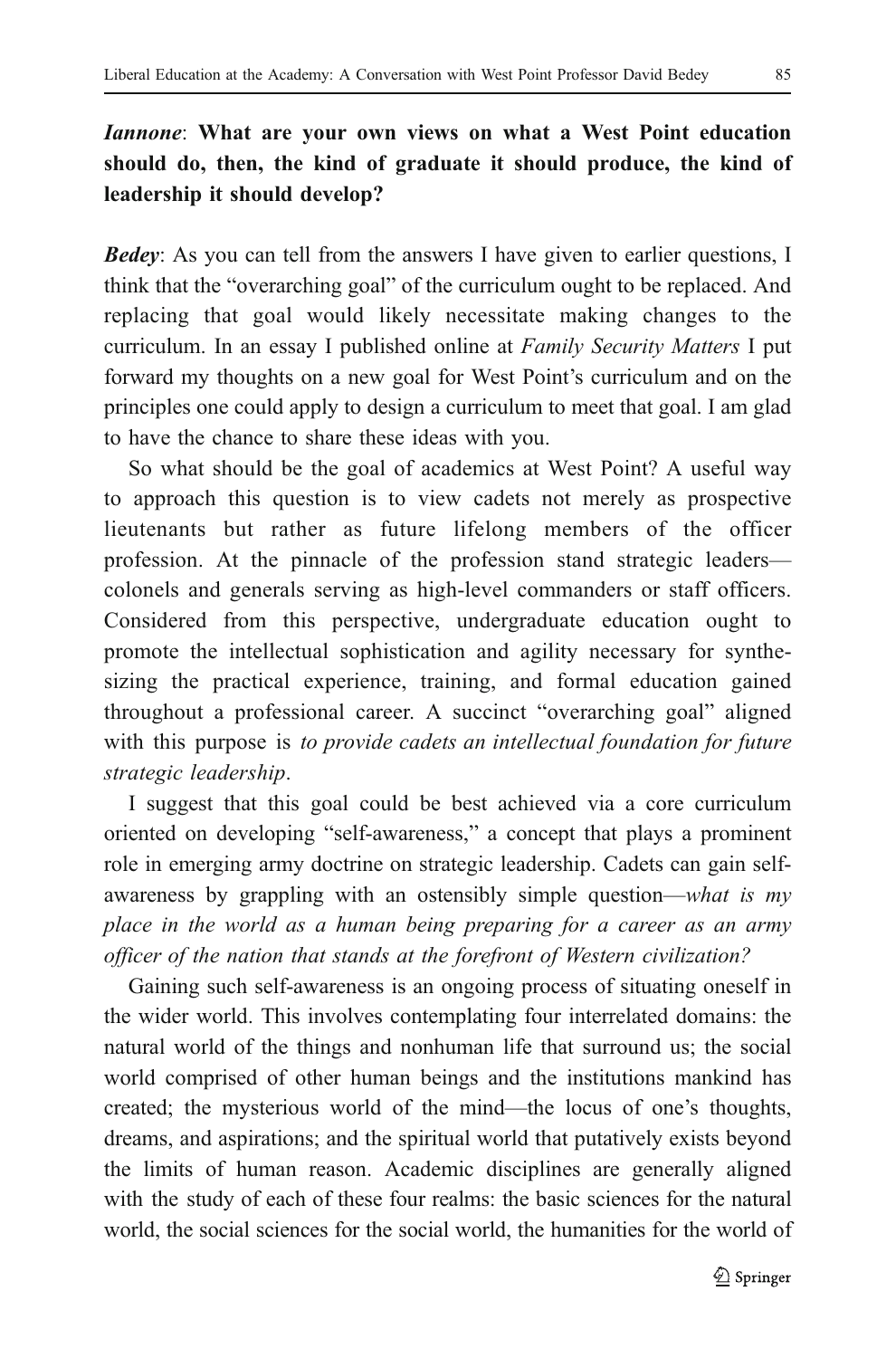the mind, and theology for the spiritual world. But the boundaries between domains are neither distinct nor impermeable. Recognition of this fact is essential to avoiding disciplinary insularity when designing general education programs.

#### Iannone: So how might disciplinary insularity be avoided?

**Bedey:** A way of attaining the curricular integration necessary to promote a cadet's formulation of a seamless, self-consistent worldview is to identify unifying themes that facilitate the coordination of clusters of courses from across the disciplines. I suggest that the following three themes would suffice for promoting self-awareness in West Point cadets: science and society; cultural awareness; and faith, reason, and ethics.

The study of "science and society" would concern itself with how modern science influences the way we comprehend the world, with how science's product—technology—can both promote and threaten humanity, and with the influence of science on the military profession. Its object must be scientific literacy, but in a much broader sense than is usually associated with the term. Beyond learning scientific principles, cadets would also take up the elusive question: What is science? Serious consideration of this philosophical issue inevitably leads one to ponder how Western science has evolved, to explore the differences between the social sciences and the natural sciences, and to appreciate the extent to which scientism shapes our perception the world.

"Cultural awareness" as it applies to educating future army officers is not synonymous with the multiculturalism currently in vogue on many university campuses. Of course, familiarity with other cultures is becoming ever more important. To this end, West Point's core curriculum should include a wellcoordinated treatment of such topics as human geography, sociology, foreign languages, and comparative politics. But to comprehend other cultures in anything save for a superficial way requires a firm grounding in one's own culture—the lens through which others are perceived. Our Western history, our Western moral standards, and our Western religious views all coalesce to form the mental framework within which we judge the history, moral standards, and religious views of others. This rhetoric might strike some as melodramatic or perhaps even chauvinistic. Be that as it may, unless one has absolute confidence in the value of one's own culture, sustaining principled commitment to a career of service as a military officer is inconceivable—the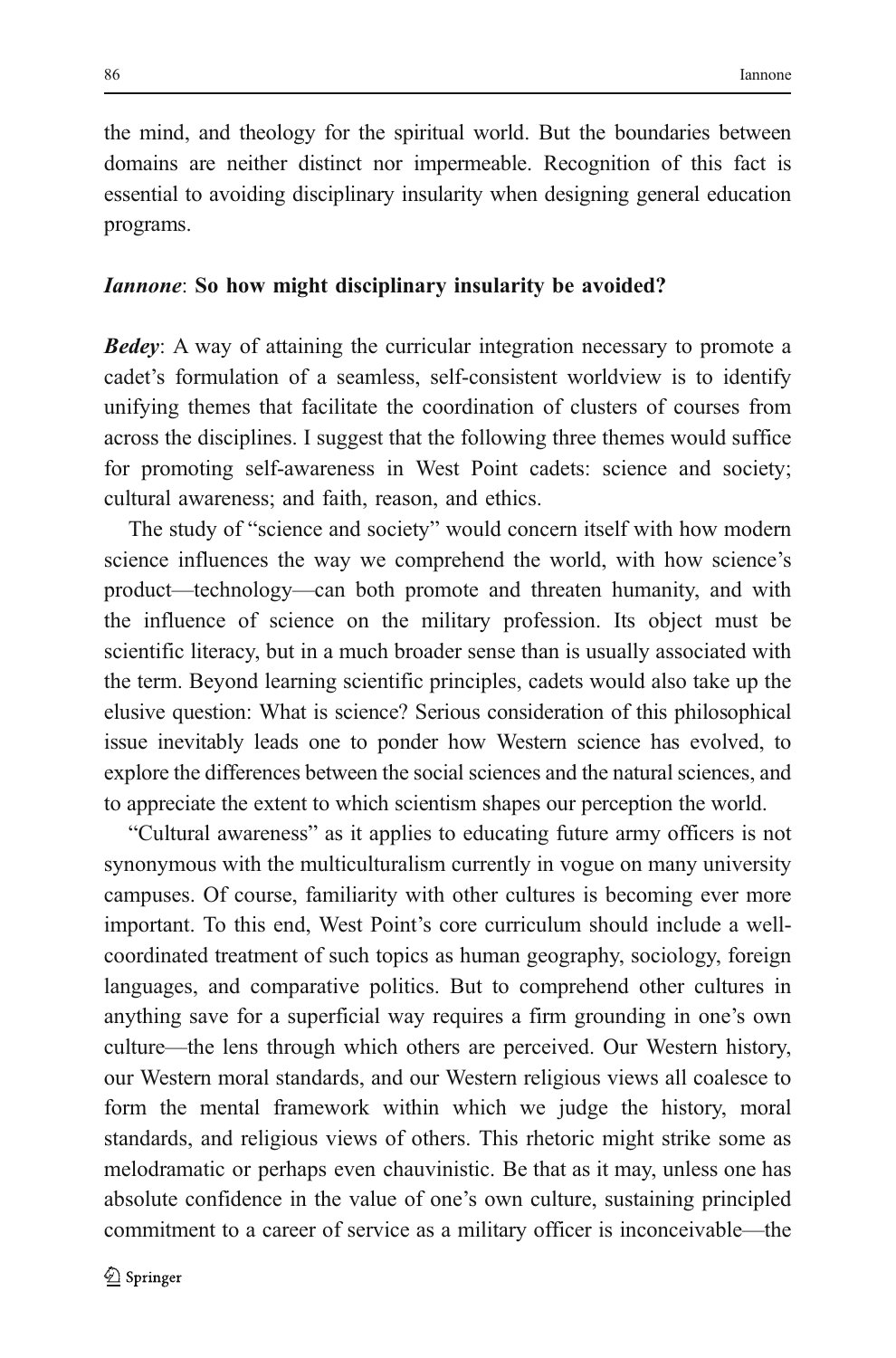alternative is to be content having our Army led by mercenaries. Thus, central to raising cadets' cultural awareness must be a thorough study of Western civilization and its American manifestation.

# Iannone: I gather you feel that this is not emphasized enough in the Academy at present?

**Bedey:** That is correct. And I believe that fragmentation of our curriculum the consequence of a lack of focus—is the primary culprit. But there is some good news. Our history department recently revised its two-course sequence in world history explicitly to accentuate the development of Western civilization. But on the other hand, three years ago the emphasis of our required course in literature was changed from "selected works of Western literature" to "selected works of literature from diverse authors." Incongruity of this sort might be avoided if we had a clearer sense of direction.

# Iannone: Please continue. We are up to the third theme in your recommended curriculum.

Bedey: My third theme, a study of "faith, reason, and ethics," is an indispensable part of a curriculum devoted to promoting self-awareness because the moral-ethical systems that order the lives of a people or govern subgroups within a society (for instance, the military profession) are the fruits of philosophical and theological thinking. Yes, it would be necessary to overcome widespread hypersensitivity to the very notion of discussing religion in the classroom. But scholarly dialogue between philosophers, theologians, historians, and scientists could produce a study of the historical development of religious and philosophical ideas free of the scourge of proselytism.

Iannone: A couple of things in these proposed curricular goals seem to relate especially to your idea that we must be prepared for the unique challenges of the present century and the present conflict: encouraging more graduates to make the army their career, since we are in a long war with Islamic fundamentalism; and fostering belief in our civilization, since we face enemies, both at home and abroad, who wish to destroy our way of life and replace it with theirs.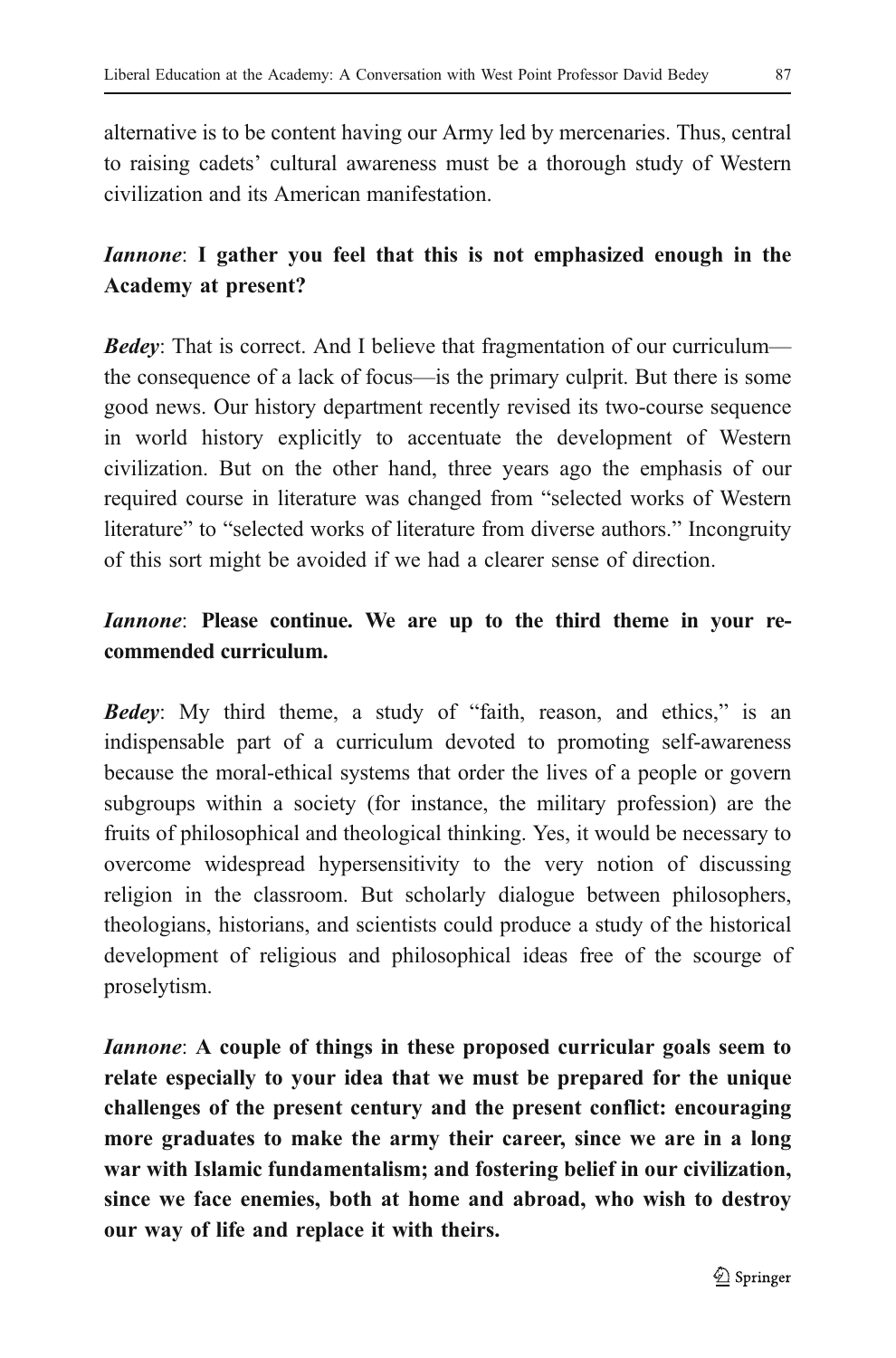**Bedey:** During the twentieth century we fought two major wars to defeat the proponents of totalitarian ideologies—World War II against fascism and World War III (better known as the Cold War) against Communism. We prevailed in these long and costly endeavors despite setbacks, impatience, and some domestic opposition. So some might ask, "What is different about what Norman Podhoretz has astutely labeled 'World War IV'?"

Of course, two differences immediately come to mind—the spread of weapons of mass destruction (in the hands of unpredictable regimes and nonstate actors) and the emergence of transnational terrorist organizations (enabled by information technology). Both conspire to make war more dangerous and more difficult for us to prosecute. But it would be a mistake to focus all of our attention on these factors, for neither is our main challenge. Rather, our key vulnerability is our national will without which we cannot hope to counter the Islamists in the long run, no matter how technologically advanced or materially powerful we might be. The strength of national character that allowed us to crush the Nazis carried over through the Cold War, although it started to ebb as elements of the radical Left took control of our campuses. Today, we face a crisis of cultural self-confidence. It is for this reason that I advocate a reorientation of the curriculum at West Point. An in-depth study of our culture would stiffen the resolve of our graduates by making clear what it is that we must fight for. And I cannot see how this can do anything but ease our problem with officer retention.

Although it promises to be an uphill battle, all who believe in the value of our Western civilization must strive to restore sanity within America's colleges and universities by opposing the proponents of cultural suicide who reign therein. West Point could help lead the way in this effort by setting an example of academic excellence based upon the implementation of a true liberal education. This would arguably be as great a contribution to our national security as producing our next generation of strategic leaders.

### Iannone: What are some of the practical obstacles that would stand in the way of implementing such an ambitious program?

**Bedey**: It would be naïve to believe that realizing this project could be painless. Requiring the study of religion would be contentious. And sustaining the level of cross-disciplinary faculty interaction needed to assure curricular integration would run up against two obstacles endemic in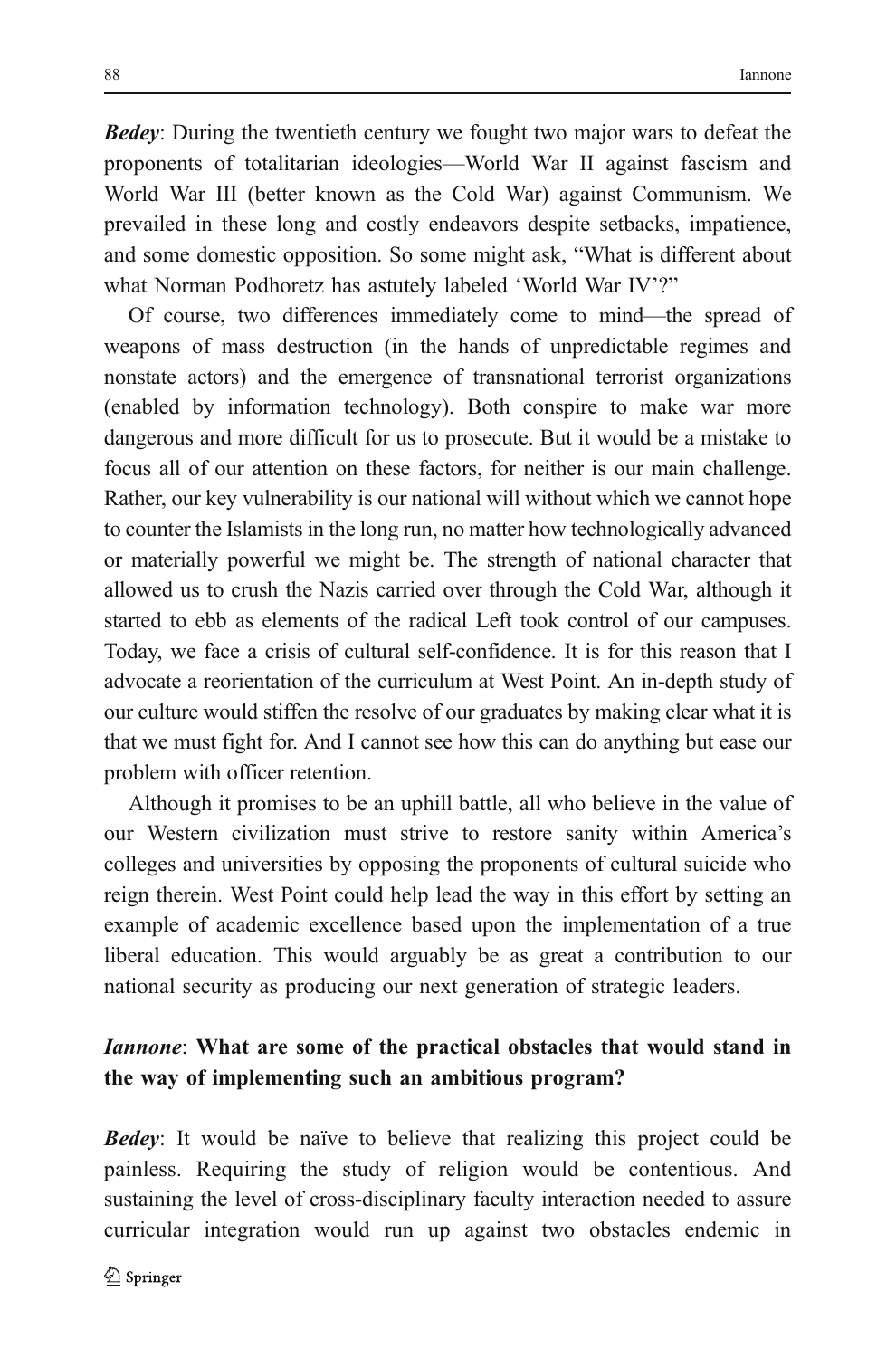academe. One is the overspecialization of the professoriate—a consequence of the emphasis that research receives in the graduate education of up-andcoming professors and of the related "publish-or-perish" dynamic that drives decisions on retention and promotion of junior faculty. The other is the academic department, a familiar institution in higher education, which in fulfilling its bureaucratic functions often exacerbates its faculty's researchrelated predisposition towards insularity. Changing such engrained elements of academic culture will require novel approaches, such as broadening the scope of what counts as respectable faculty research to include scholarly activity outside of one's own discipline or the formation of extradepartmental loci for cross-departmental interaction akin to Princeton's James Madison Program in American Ideals and Institutions but empowered to take an active role in managing the core curriculum. But if a liberal education that focuses on educating future strategic leaders is to be had at West Point, the Academy's leaders and faculty must rise to meet these challenges. I believe that we can do it.

# *Iannone*: This is all very impressive. Could you describe the kind of graduate this sort of approach would produce? Are there examples of military leaders who have had the kind of depth you are looking for?

**Bedey**: I believe that throughout history the truly great military commanders— Julius Caesar and Ulysses S. Grant immediately come to mind—have possessed the kind of self-awareness I described above. How each came to possess it depended on the circumstances of the times in which he lived. The curriculum I envision is tailored to the nature of our society and to the reality of military service in the twenty-first century.

# Iannone: And the education of today is simply not producing this kind of awareness?

**Bedey**: We could do much better but are hindered by a remarkable lack of appreciation for the value of education. Most cadets today see their education as an ordeal—an obstacle to be overcome—and for a great many this clouds their perception of the worth of learning both during their West Point years and beyond. Unfortunately, uncertainty about the value of undergraduate education is not limited to cadets.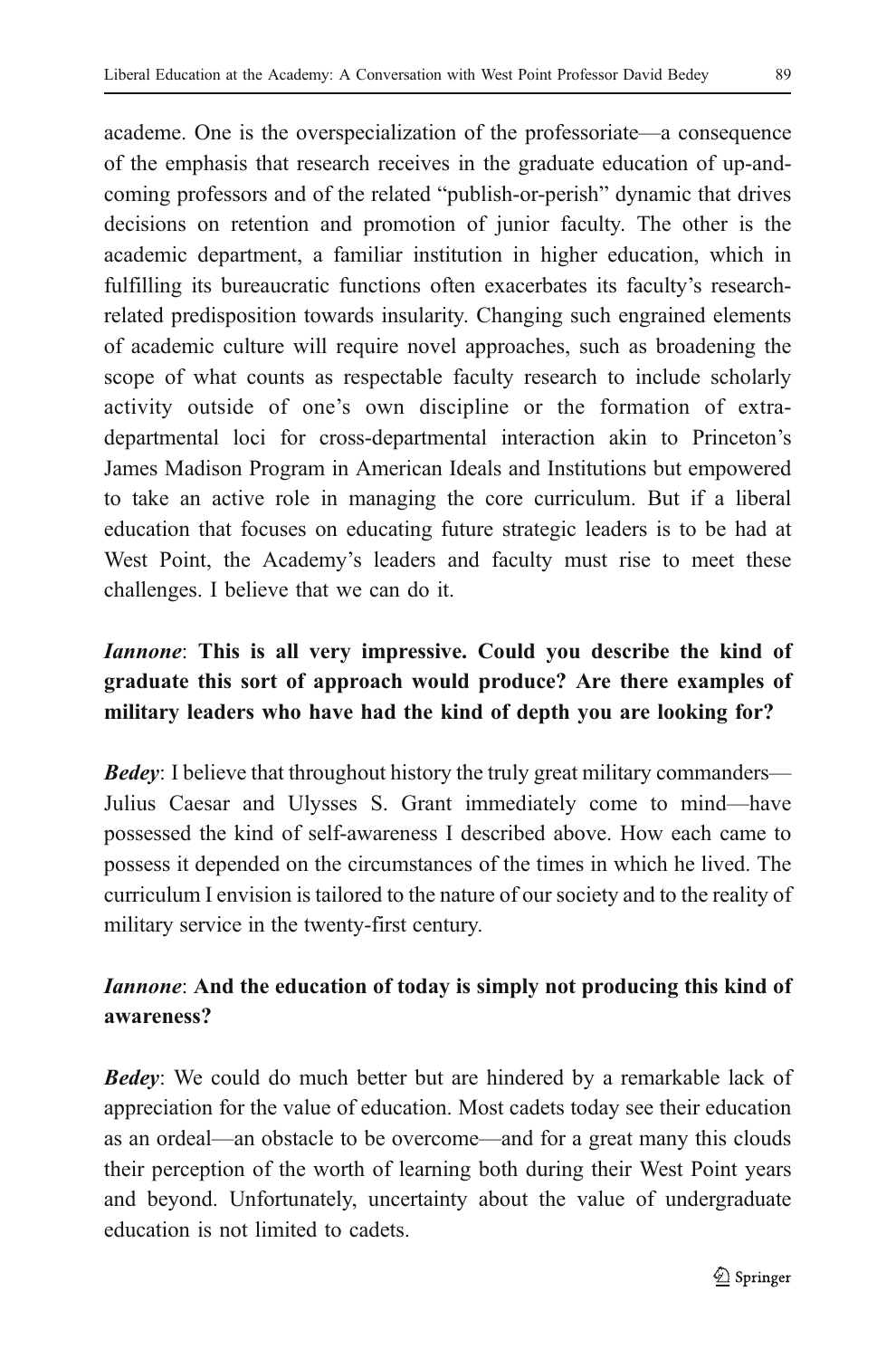Recently, General David Petraeus, who holds a Ph.D. in international relations/economics from Princeton, penned an article in the American Interest, where he persuasively argued for the benefit civilian graduate education can impart to military officers. But in the course of making that case, General Petraeus revealed an attitude that I find to be prevalent among senior officers (colonels and generals) when he offered the following "tongue-in-cheek" remark: "Those of us who attended West Point…felt it represented 150 years of tradition unhampered by progress. Of course, West Point has changed enormously over the years and it is a national treasure, but despite the varied curriculum and experiences it provides, it is not an institution that puts creativity, individuality, and discovery before all else."

No doubt, General Petraeus and most other senior officers recognize that a West Point education is of value to future leaders. But I submit there is no consensus within the officer corps as to what that value might be. Likewise, cadets might come to value their education—if only they could divine its purpose. In my judgment, the fault for this confusion lies at West Point's gate. The Academy has failed cogently to articulate the unique contribution that undergraduate education makes to the process of officer development.

#### Iannone: What prompted you to start thinking in these directions?

Bedey: Three things occurred in short order a few years ago. First, I happened upon Allan Bloom's The Closing of the American Mind. Before that, I had believed that the breadth of the Academy's core curriculum was all that mattered. But Bloom prompted me to begin thinking holistically about our culture, and I started to question whether simply offering the cadets an intellectual smorgasbord was sufficient. Shortly thereafter, I spent a year as a student at the Army War College in Carlisle, Pennsylvania (the Army's graduate school, attended by colonels and senior lieutenant colonels). There the curriculum is oriented on strategic thinking and leadership. This prompted me to ponder how undergraduate education contributes to educating future strategic leaders. Finally, I returned from Carlisle in the summer of 2001—a fateful time for all of us. The attacks of 9/11 stimulated a sense of urgency in my thinking about how the Academy could best lay the intellectual foundation for those who will lead our Army in the future.

## Iannone: Bloom especially advanced the importance of the Great Books for their value in opening hearts and minds to the breadth of our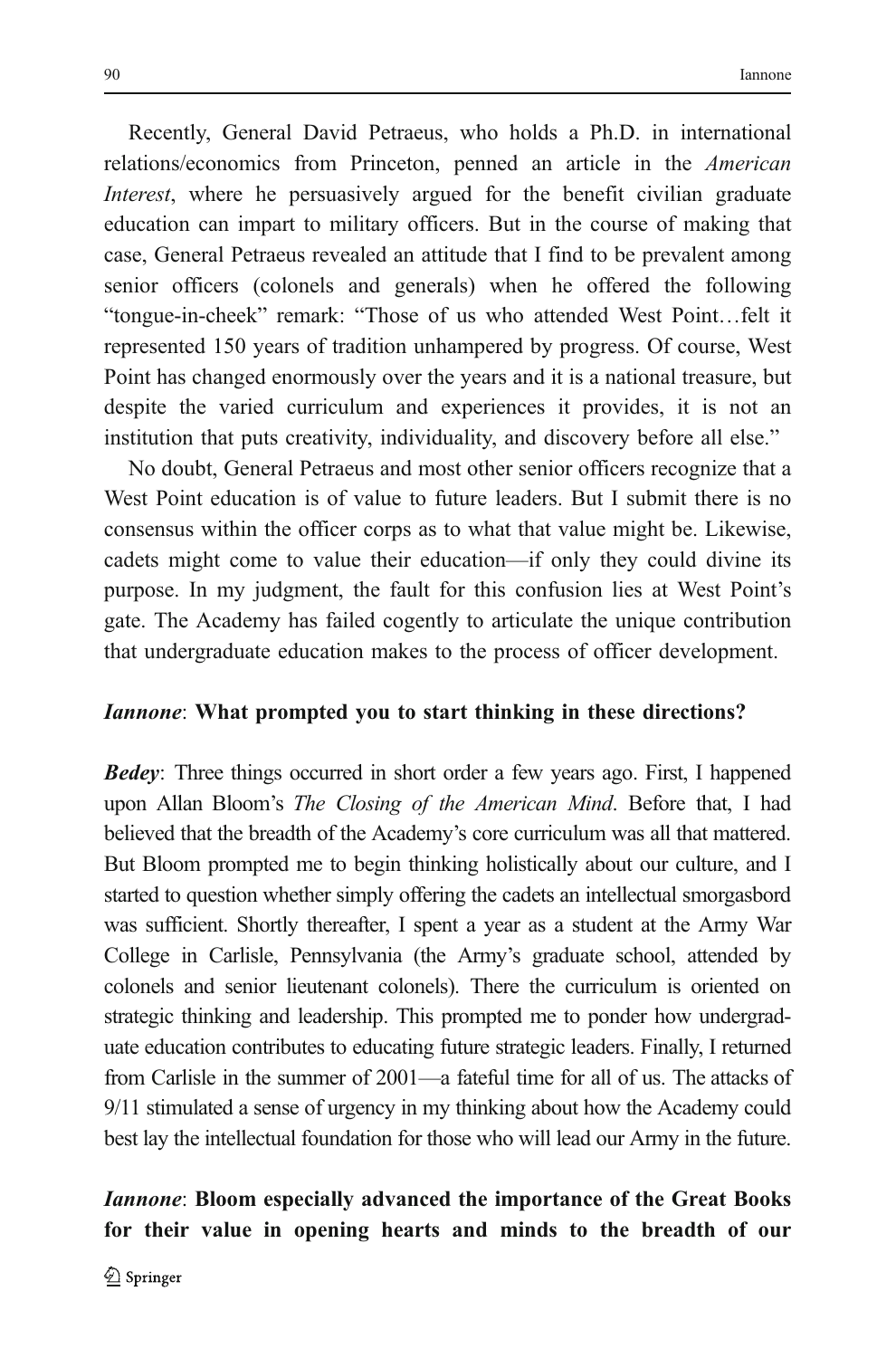## intellectual heritage and in encouraging questions about how to live and what is the good? Can such ideas have a place in your vision?

Bedey: Speaking for myself, I can think of no better education for life—be that of an army officer or of any citizen—than immersion in the Great Books. But from a practical standpoint, a wholly Great Book curriculum, such as that found at Thomas Aquinas College in Santa Paula, California, would be extremely difficult to put into place at West Point. I believe that we will have to be satisfied with introducing some of the Great Books here, and then work to inspire our cadets to keep reading after they graduate.

Iannone: Have relativism, postmodernism, deconstruction, feminism, postcolonialism, anti-Americanism, revisionist history, etc., penetrated education at West Point? If so, do you think these influences could be damaging to a professional class charged with defending our country and our way of life?

Bedey: None of these maladies has made significant inroads at West Point. And that is a very good thing because the officers we trust to lead our soldiers should have absolute confidence in the value of our culture—and by this I mean our shared American culture, the product of over two thousand years of evolving Western civilization. I am not suggesting that we turn a blind eye to defects in our system or unfortunate episodes in our past. But the dubious scholastic enterprises that you mentioned are bent on destroying our Western culture—not improving it. However, multiculturalism has a way of insidiously creeping over the wall. For example, some here advocate a program called "Leading Diversity." This project denigrates the idea of assimilation and, in my view, promotes racially-oriented group identification. While Leading Diversity has not yet been put into place at West Point, its implementation is under serious consideration, as evidenced by the recent formation of the "USMA Leading Diversity Office."

#### Iannone: Could you describe the thinking behind Leading Diversity?

**Bedey**: Leading Diversity is the creation of dedicated and sincere people who have their eyes on lofty ends. But once one peels away reasonable sounding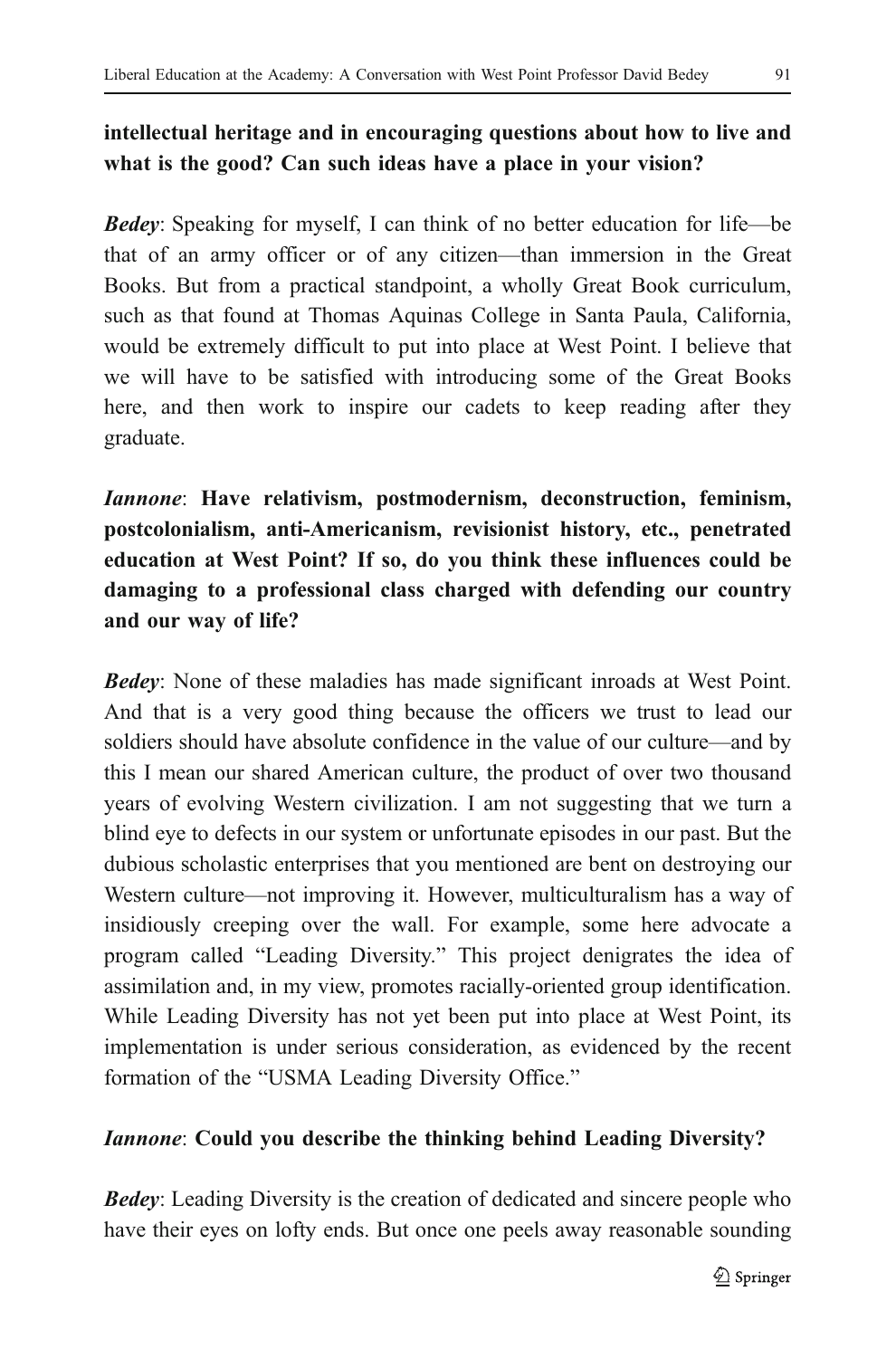allusions to such things as "enhanced organizational effectiveness," a troubling agenda is revealed.

Although the proponents of Leading Diversity claim that their model applies to any differences between people, its *de facto* aim is to strengthen the group identity of minorities and of women (and of course to encourage indeed compel—everyone to see the value that this sort of "diversity" brings to the Academy). One of the program's premises is that the "dominant culture" is so well understood by all, that nurturing our common bonds can be given a low priority. And while Leading Diversity grants that a degree of "acculturation" (but definitely not assimilation!) is necessary for an organization like the Army to function, its central focus is on cultivating racial, ethnic, and gender differences. Why? Because it is assumed that a "diverse" organization is necessarily a more creative and effective organization. It is further posited that "an organization's culture is derived from its leadership." The program's creators go on to stipulate that "Army culture is derived from 230 years of White male leadership." Hence, it should come as no surprise that changing the complexion of the leadership (including the faculty) at the Academy is a key component to Leading Diversity. Colorblindness has no place in this project.

## Iannone: Sounds horrible. What in your view is wrong with that approach?

**Bedey**: There are at least three reasons for opposing the adoption of Leading Diversity at West Point.

First, it flies in the face of some of the most basic precepts of military leadership, which place a premium on unity of effort and esprit de corps. One builds a cohesive unit through building a shared vision. Fixating on differences undermines this challenging task. Balkanizing the Academy (or the Army) cannot enhance military effectiveness.

Second, this program's fascination with adjusting the racial-ethnic-gender composition of the organization promotes the pernicious idea that if the composition of the officer corps is not proportionally aligned with the composition of the Army as a whole, then the officer corps is in some sense illegitimate. But as noted sociologist Charles Moskos has pointed out, the military has been a great success story with respect to integration. This has been achieved by relentlessly punishing discrimination while simultaneously insisting that high standards apply to all. Leading Diversity—with its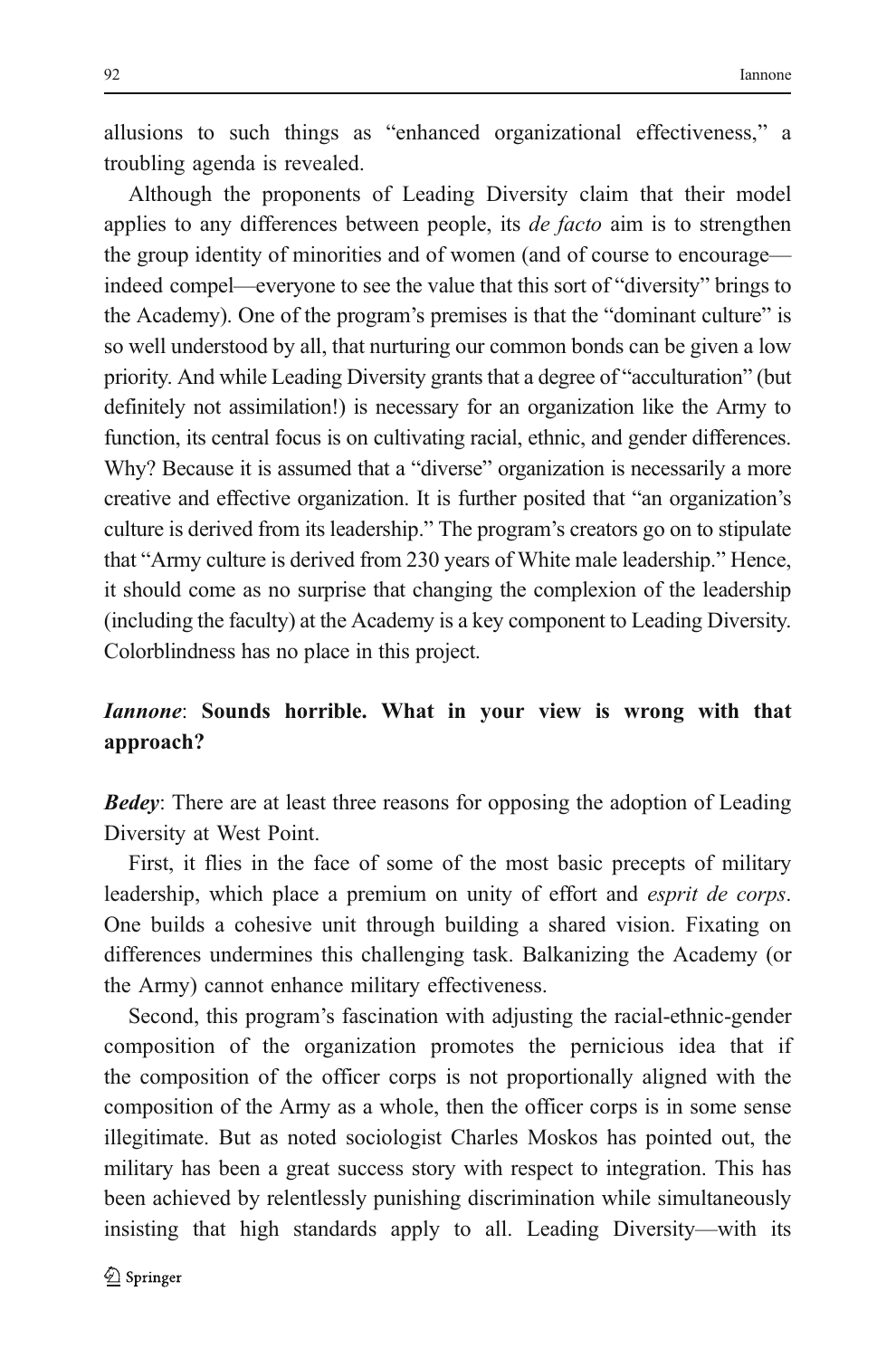concentration on the manipulation of outcomes—is antithetical to the meritbased system that Moskos has rightly touted.

My third—and most serious—objection is that Leading Diversity is at its roots an implicitly racialist doctrine. How a person looks is the measure of how that person thinks (or should think). One could not depart much further from the spirit that animated the original civil rights movement. And on a personal level, I find this to be demeaning to the many minority and women soldiers with whom I have served over the past twenty-nine years.

It is an indisputable fact that we are citizens of a diverse nation. But how are we to perceive our fellow citizens? As differing individuals with unique personalities? Or as members of some subgroup to which we can automatically attribute certain attitudes and tastes? The Leading Diversity program is aligned with the latter. I believe that this sort of thinking is deleterious to the Academy, to the Army, and to our nation.

### Iannone: You indicate above that some degree of affirmative action is practiced at the Academy? Is this thought to be necessary?

**Bedey**: Yes. The Academy has demographic goals for the composition of the Corps of Cadets, and our admissions office aggressively seeks out qualified candidates from underrepresented groups to meet these goals.

Title X of the U.S. Code dictates how offers of admission to the West Point are to be made. All candidates must be academically, medically, and physically qualified to receive an appointment. Those qualified applicants nominated by a member of Congress (each member is allotted a set number of nominations) or those with service-connected nominations (for example, the children of a Medal of Honor recipient) must be offered admission. The remainder of an incoming class will be selected from a national waiting list of qualified applicants who did not win these nominations. Title X does not require the Academy to choose candidates from the waiting list by order of merit.

Sometimes a composition goal is not met due to a lack of qualified candidates within a target group. But if a goal has not been met and qualified candidates from the target group are available, they may well displace other candidates from outside that group, even if the displaced candidates ranked higher on the national waiting list.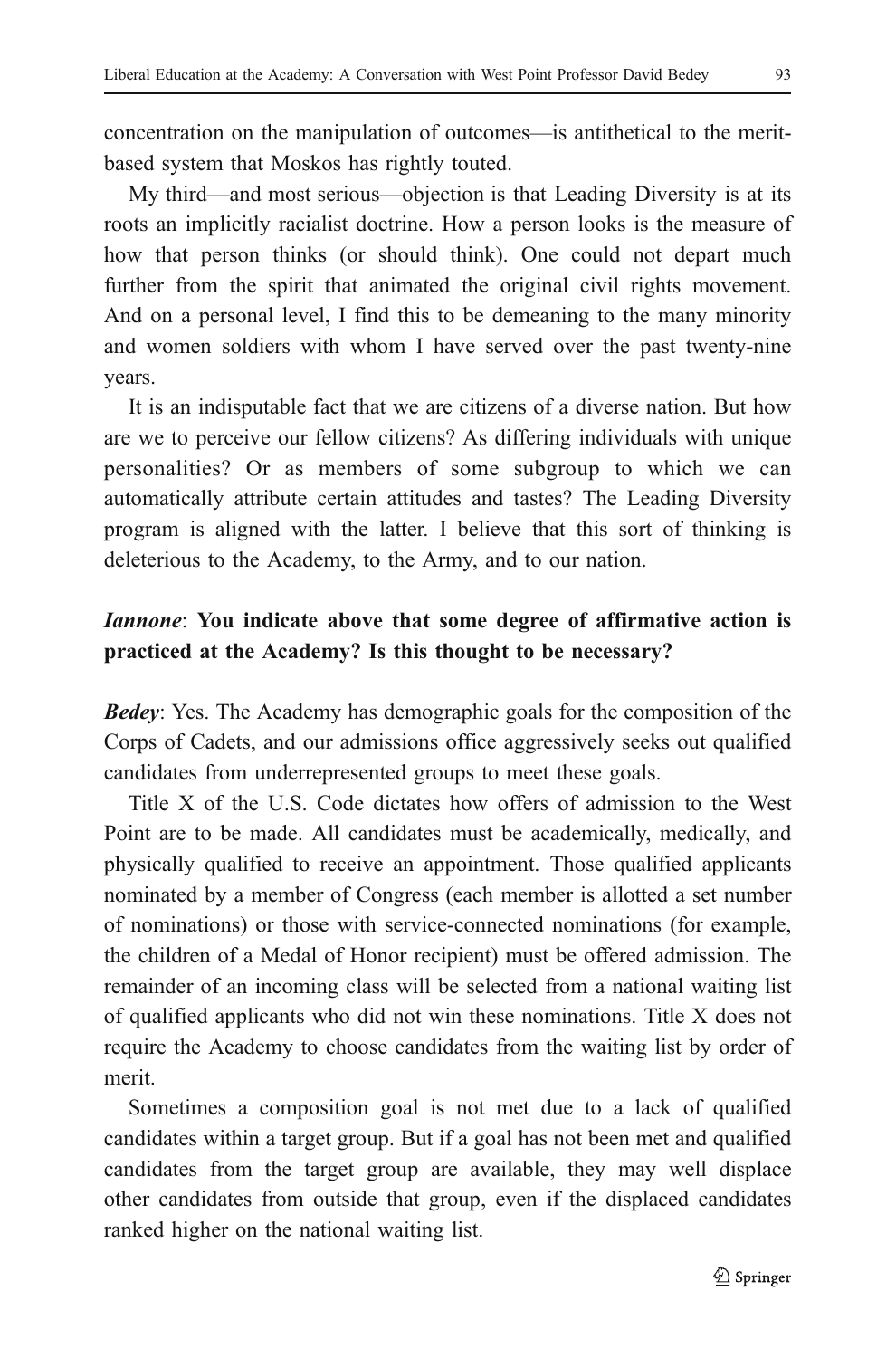## Iannone: Do you think that this is a legitimate form of affirmative action?

**Bedey**: I believe that West Point's admission process, as it now stands, comes uncomfortably close to the line with respect to faithful adherence to affirmative action's original intent. But there are some at the Academy, including the chief proponent of Leading Diversity, who would go further lowering admission standards for minority candidates by deemphasizing standardized test scores. (Supporters cast this as "placing more emphasis on other factors.") The desired effect is to increase the number of "qualified," but "at risk," minority candidates who could then displace higher-ranked, non-preferred candidates. Such a strategy for meeting "composition goals" strays far from the spirit of affirmative action. And for all of the reasons that I oppose Leading Diversity, I also oppose this hypocritical manipulation of West Point's admissions system.

Iannone: Since we are presently involved in a war, some of our readers might be interested in your response to this question and it may well have implications for undergraduate education at the Point. Why has the army not been more successful in establishing security in Iraq since the fall of Saddam?

Bedey: Numerous experts have offered critiques of the prosecution of the war in Iraq (or as I prefer to think of it, operations on the Iraqi front in our long war against Islamofascism). But the war's implications for undergraduate education at West Point—and elsewhere in the country can be best appreciated if one does not become bogged down in tactical details. Rather, it is profitable to step back and consider a fundamental truth about the nature of war illuminated by the Prussian military genius, Carl von Clausewitz: "force is…the means of war; [but] to impose our will on the enemy is its object." I believe that a series of events over the past forty years led our national security establishment military and civilian, Democrat and Republican—to misunderstand Clausewitz's dictum. Both the relative ease with which we deposed Saddam Hussein and our present difficulties in Iraq are consequences of this misunderstanding.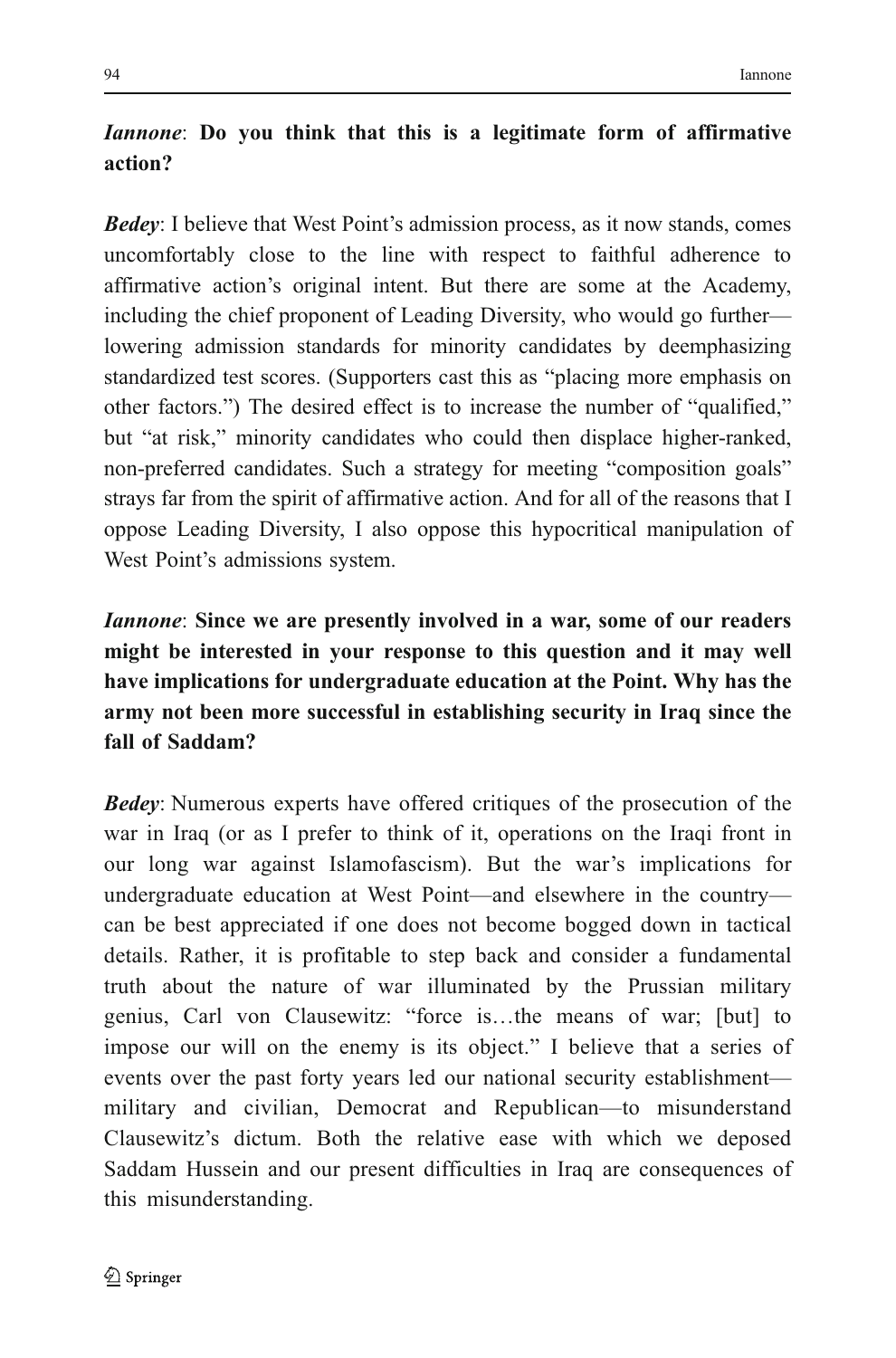The army came away from our nation's defeat in Vietnam frustrated by what it perceived to be a breakdown of our national will. This led military and political leaders to search for ways to protect our vital interests without having to rely upon sustaining the will of the American people. This gave rise in the early 1990s to the "Powell Doctrine," a central tenet of which is that an "exit strategy" must be defined before commitment of the military to action. The demand for exit strategies may seem to be a simple matter of prudence, but in fact it connotes a tacit lack of confidence in the will power of the American people.

Our quick and decisive victory over Saddam's army during Desert Storm demonstrated a possible way forward: superior military technology might obviate the need to sustain popular support for a war effort. And with the downsizing of the military precipitated by our triumph in the Cold War, extending our technological edge was judged to be even more urgent. So plans were put into place to create a more agile and lethal—though much smaller—force.

Accompanying this technological transformation was the development of a strategic concept for the employment of the transformed force: direct and devastating attack on an enemy's strategic "center of gravity," i.e., the source of an enemy's ability to wage war. The result of such an attack would be the abrupt collapse of enemy resistance. An "exit strategy" would thus be easy to define, and the problem of maintaining national commitment to a war effort eliminated. It seemed as though technological advances had put us in a position to forego prolonged conflict. This hopeful attitude permeated our strategic thinking.

At first the operation in Iraq seemed to vindicate our assumptions. The "shock and awe" campaign of precision attacks on key targets in Baghdad, followed up by a breathtakingly rapid land offensive, epitomized the idea of striking an enemy's strategic center of gravity. Once Saddam's command-andcontrol system was disabled, resistance collapsed. But the war did not end. While concentrating on perfecting the means of war, we misread our adversary's will, and moreover deluded ourselves into believing that war can be fought without attending to our own will power. But the disconnect between our initial success in Iraq and our subsequent difficulties was not—in my estimation—an error in either political or military judgment per se. Rather, it was the almost inevitable consequence of the mindset that had been born in the aftermath of Vietnam and that had flourished within our national defense establishment since the end of the Cold War. Clausewitz would not have been surprised.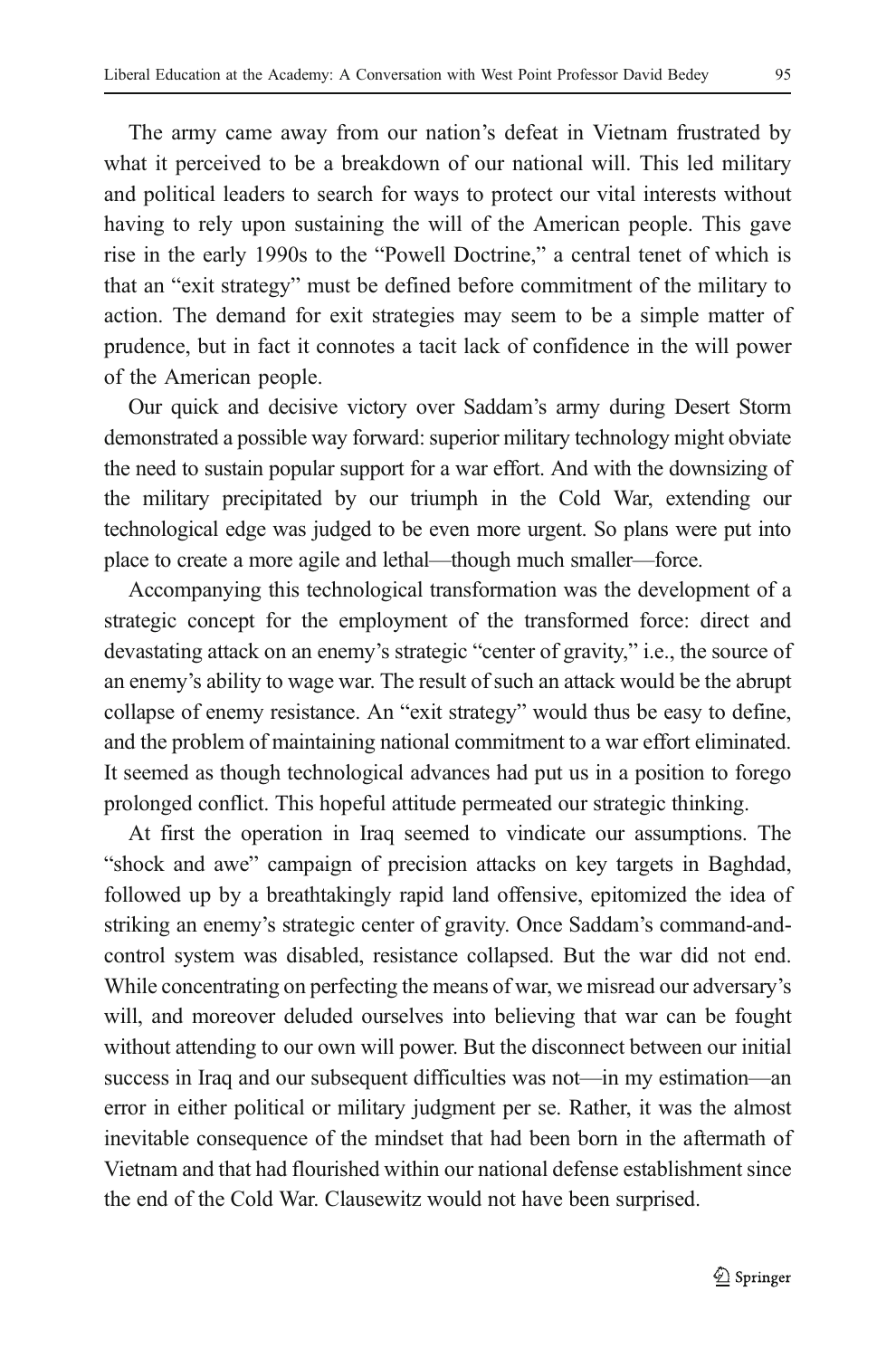The recent success of "the surge" (a counterinsurgency strategy) is an encouraging sign that we have a better understanding of what it will take to bend the enemy to our will. But what of sustaining our own will power? Short of conceding defeat at the hands of the Islamists, America must brace itself for a long and difficult trial. Determined political leadership now and in the years ahead may be able to mobilize the national will necessary for us to prevail. But the effectiveness of political leadership is constrained by the character of the citizenry. Among the many factors that form our national character is our higher education system. However, in recent years many colleges and universities have come to define their mission to be that of questioning the worthiness, or very existence, of a common American culture. Sustaining national will in war demands a common frame of reference and a sense of shared pride. If we are to survive this war—and those that will inevitably follow as new challenges emerge—our institutions of higher education must cease preaching cultural relativism (or blatant anti-Americanism) and instead turn to instilling in our college students a thoughtful appreciation of our shared American values.

But maintaining the will to win in war is not only a concern for the American people as a whole. In the face of a long and bloody war against a barbaric belief system, the members of the army's officer corps must have absolute confidence in the value of our culture if we are to prevail. How is sustainable willpower created? It is not a matter of training or indoctrination commitment to a set of ideals cannot be piped into one's mind. Rather, it requires deep engagement and introspection. The implications for the United States Military Academy are clear. A durable belief in one's own culture presupposes an understanding of that culture. So, as I indicated above, a comprehensive study of Western civilization with an emphasis on our shared American culture—complete with its blemishes as well as its triumphs ought to be at the center of the West Point curriculum. In my view, the Academy has no more important task than to ensure that it best fulfills this critical function. Change is slow to come to a tradition-bound institution like West Point. But the threat posed by the Islamofascists won't go away. I only hope that we shake off our complacency in time to do our duty.

Iannone: What you have said prompts me to a couple more questions. First, you sound rather negative toward the Powell Doctrine, implying almost that it's a strategy for a frivolous television nation now